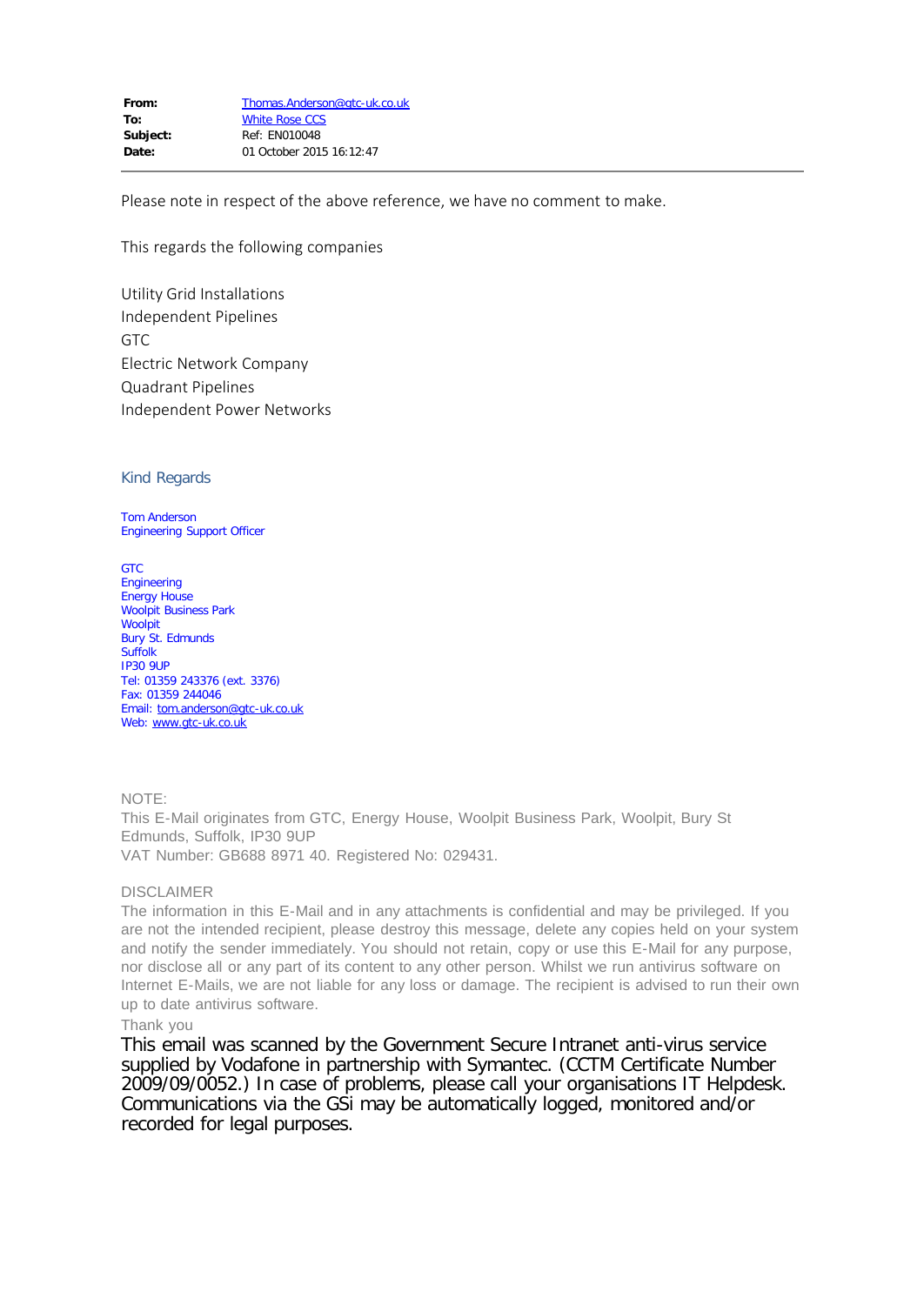Please note in respect of the above reference, we have no comment to make.

This regards the following companies

Utility Grid Installations Independent Pipelines GTC Electric Network Company Quadrant Pipelines Independent Power Networks

# Kind Regards

Tom Anderson Engineering Support Officer

**GTC** Engineering Energy House Woolpit Business Park **Woolpit** Bury St. Edmunds Suffolk IP30 9UP Tel: 01359 243376 (ext. 3376) Fax: 01359 244046 Email: [tom.anderson@gtc-uk.co.uk](mailto:tom.anderson@gtc-uk.co.uk) Web: [www.gtc-uk.co.uk](http://www.gtc-uk.co.uk/)

NOTE: This E-Mail originates from GTC, Energy House, Woolpit Business Park, Woolpit, Bury St Edmunds, Suffolk, IP30 9UP VAT Number: GB688 8971 40. Registered No: 029431.

# DISCLAIMER

The information in this E-Mail and in any attachments is confidential and may be privileged. If you are not the intended recipient, please destroy this message, delete any copies held on your system and notify the sender immediately. You should not retain, copy or use this E-Mail for any purpose, nor disclose all or any part of its content to any other person. Whilst we run antivirus software on Internet E-Mails, we are not liable for any loss or damage. The recipient is advised to run their own up to date antivirus software.

# Thank you

This email was scanned by the Government Secure Intranet anti-virus service supplied by Vodafone in partnership with Symantec. (CCTM Certificate Number 2009/09/0052.) In case of problems, please call your organisations IT Helpdesk. Communications via the GSi may be automatically logged, monitored and/or recorded for legal purposes.